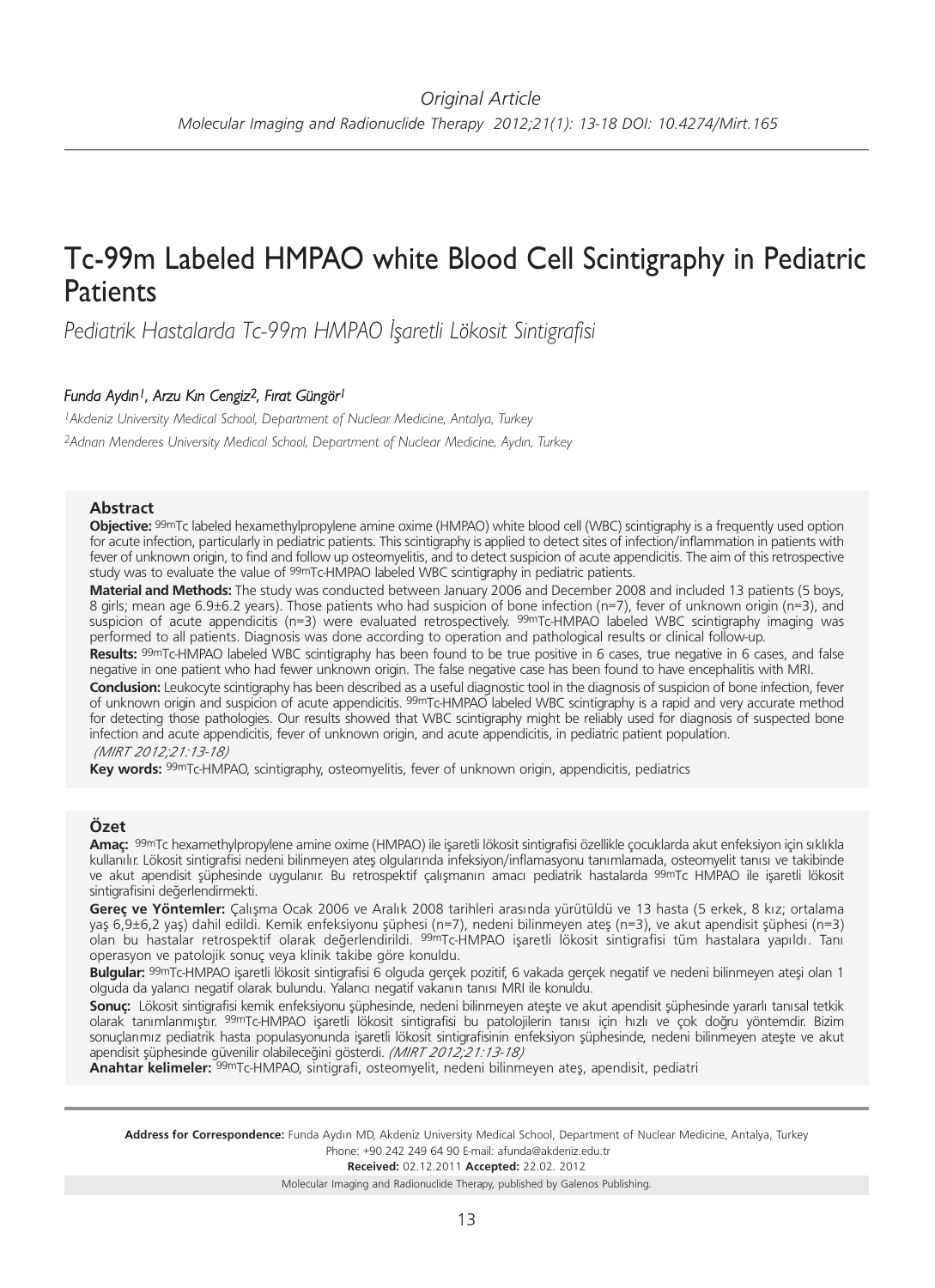# Introduction

The early and accurate localization of infectious foci is a major challenge in contemporary nuclear medicine. Early and accurate diagnosis and localization allow prompt and successful treatment and decrease associated morbidity (1).

Clinicians have tried to localize, uncover, and monitor sources of infections using various diagnostic schemes including clinical examination and laboratory tests, as well as biologic and anatomic imaging (2).

Nuclear medicine plays an important role in the evaluation of patients (pediatric and adult) suspected of harboring infection. Although Tc-99m MDP, Ga-67 citrate and F-18 FDG all are useful, in vitro labeled leukocyte imaging is the radionuclide gold standard for imaging most infections (3).

Imaging with the use of ex vivo-labeled autologous leukocytes with Indium-111 (111In) was developed in the 1970s (4,5). The approach is to use a neutral, lipophilic chelate of 111In which is able to enter cells by passive diffusion followed by binding to intracellular macromolecules (6).

The clinical value of early studies with <sup>111</sup>In-labeled leukocytes led to the search for an analogous method using Technetium-99m (99mTc), which is logistically easier to use because of its routine availability from an on-site Molybdenum-99 (99Mo)/ 99mTc generator (6).

Since 1986, 99mTc hexamethylpropylene amine oxime labeled white blood cell (99mTc-HMPAO labeled WBC) scintigraphy has been a frequently used option for acute infection, particularly in pediatric patients (1,3,7,8,9). Conceptually it is similar to the 111In-oxine approach in that a neutral, lipophilic chelate enters the cells by passive diffusion and is changed into a chemical form which is not able to exit across the cell membrane (6).

The principal clinical indications for using 99mTc-HMPAO labeled WBC scintigraphy are inflammatory bowel disease, acute osteomyelitis and to a lesser extent, occult fever (10). This imaging is also indicated for acute soft tissue infection and to detect suspicion of acute appendicitis (11). WBC scintigraphy is useful in the pediatric group, where 99mTcmethylene diphosphonate (MDP) has low specificity (12).

The aim of this retrospective study was to evaluate the value of 99mTc-HMPAO labeled WBC scintigraphy for the diagnosis of infection and inflammation in pediatric patients.

## Material and Methods

## Patient Population

This study was designed as a retrospective clinical trial. Thirteen patients (5 boys and 8 girls; aged between 1-17 years; mean age 6.9±6.2 years) were included in this study from January 2006 and December 2008. Patients were referred for 99mTc-HMPAO labeled WBC scintigraphy to evaluate for infection suspected in bone (n=7.54%), fever of unknown origin (FUO) (n=3.23%), and suspicion of acute appendicitis (n=3.23%) (Table 1). To discriminate bone infection from soft-tissue infection, we used a combination of labeled leukocyte scintigraphy and 99mTc MDP three-phase bone scanning.

Before scintigraphy, the children's parents had to sign a written informed consent where all information about the leukocyte labeling and imaging were explained.

#### Labeling of WBCs

Leukocytes were labeled in vitro with 99mTc-HMPAO (Ceretec, Amersham Healthcare) using a consensus protocol that was described earlier (13).

| <b>No</b> | Age            | ID         | Ethiology         | <b>BS</b> | Scintigraphy | <b>Decision</b> | <b>Result</b> |
|-----------|----------------|------------|-------------------|-----------|--------------|-----------------|---------------|
|           |                | <b>FUO</b> |                   |           | negative     | follow-up       | <b>TN</b>     |
| 2         | 1.5            | <b>FUO</b> |                   |           | negative     | follow-up       | <b>TN</b>     |
| 3         | $\overline{4}$ | Ap         |                   |           | positive     | op              | TP            |
| 4         | 5              | Bone inf   | Spontaneous       | $^{(+)}$  | positive     | op and treat    | <b>TP</b>     |
| 5         | 2.5            | Bone inf   | Immune deficiency | $^{(+)}$  | positive     | treat           | TP            |
| 6         | 16             | Bone inf   | Trauma            | $^{(+)}$  | negative     | follow-up       | <b>TN</b>     |
|           | 17             | Bone inf   | Trauma            | $^{(+)}$  | positive     | op and treat    | <b>TN</b>     |
| 8         |                | <b>FUO</b> |                   |           | negative     | treat           | $FN*$         |
| 9         | 12             | Bone inf   | Trauma            | $^{(+)}$  | negative     | follow-up       | <b>TN</b>     |
| 10        | 5              | Bone inf   | Spontaneous       | $(+)$     | positive     | treat           | TP            |
| 11        | 17             | Ap         |                   |           | negative     | follow-up       | <b>TN</b>     |
| 12        | 13             | Ap         |                   |           | negative     | follow-up       | <b>TN</b>     |
| 13        | 11             | Bone inf   | Trauma            | $^{(+)}$  | positive     | op and treat    | TP            |

ID:initial diagnosis; Ap:acute appendicitis; Op:operation; treat:medical treatment; TN:true negative; TP:true positive; FN:false negative; BS: Three-phase bone scintigraphy \*Final diagnosis with MRI, encephalitis and brain abcess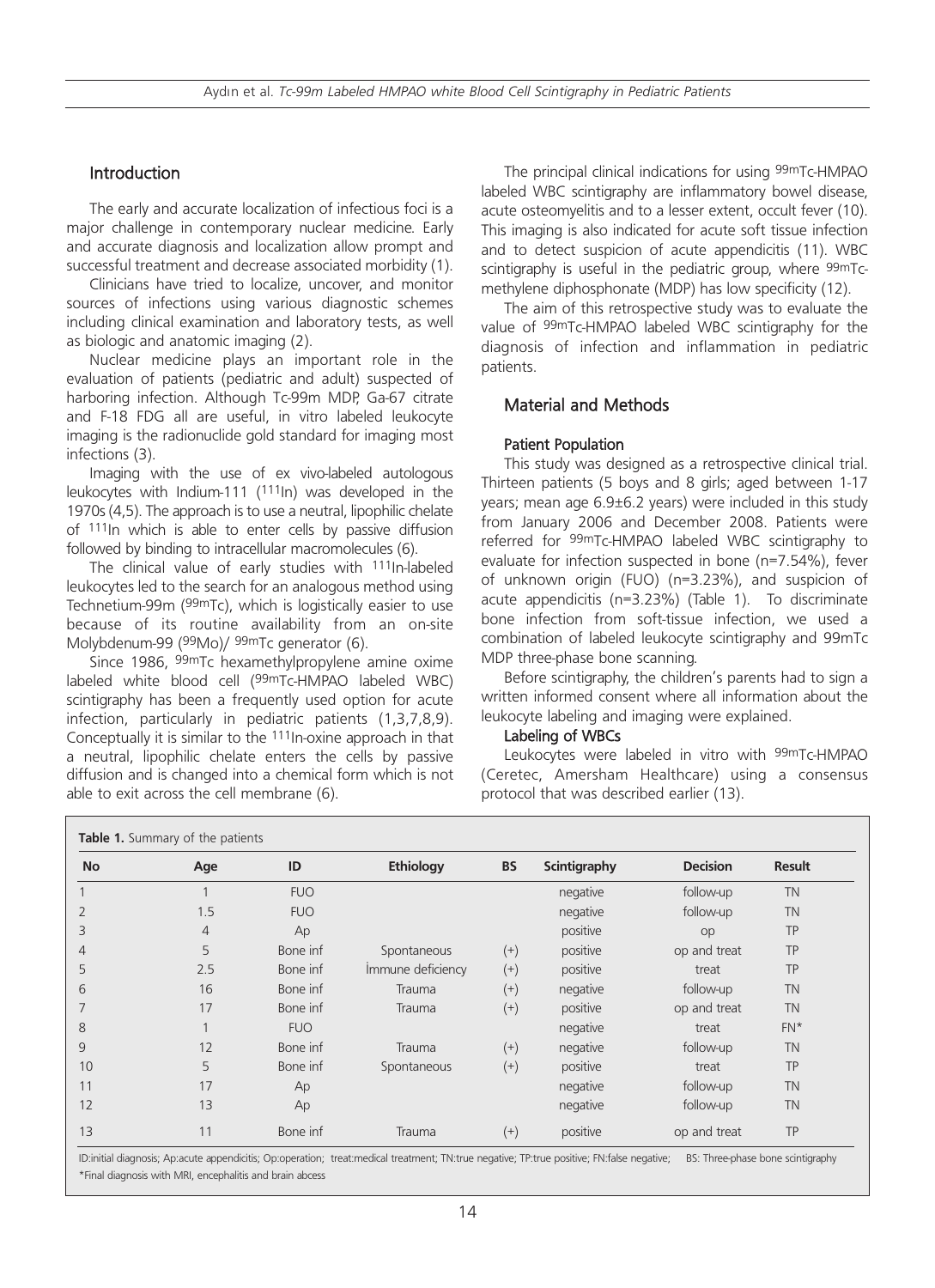

Figure 1. 5 year old female patient with suspected right hip infection. Figure 1A, Figure 1B, Figure 1C. Three-phase bone scintigraphy shows positive uptake in the region of right hip (arrow). Figure 1D. <sup>99m</sup>Tc-HMPAO labeled WBC scintigraphy shows positive uptake in the same region (arrow) compatible with osteomyelitis. Result: Infected right hip

#### Imaging Protocol

Planar whole-body sweep and static imaging were typically performed under a gamma camera (Toshiba GCA 501 S or Sopha DST-XLi) equipped with low-energy all purpose or high resolution collimator starting at the 30th min following the injection of 37-74 MBq 99mTc-HMPAO labeled WBC. Patients were instructed to void before imaging. Imaging was repeated at 1th, 2th, and 4th h. All images were acquired for 10 minutes duration.

#### Image Interpretation

The scintigraphic images were reviewed by two nuclear medicine specialists making a comparison between the acquisitions at various times by the following evaluation criteria:

(1) When the scans showed significant change in leukocyte distribution between 1th hour images compared to the 4th hour images, they were considered positive.

(2) The presence of areas of progressive leukocyte concentration in proportion to time, was also considered as sign of presence of disease.

(3) Scintigraphic examination not matching the above mentioned criteria were considered as negative. Only the

scans judged as positive or negative by both specialists were finally accepted as being so. Diagnosis was done according to operation and pathological results, or clinical follow-up.

#### Analysis of Scintigrams

99mTc-HMPAO labeled WBC scintigraphy was considered true-positive when an infectious focus identified by scintigraphy was later verified by another method (surgery, biopsy, other imaging modalities, and clinical follow-up). Scintigrams identifying foci that were never verified during follow-up or foci that were verified as noninfectious were considered false-positive. A scintigram was considered truenegative when no infectious process was found during follow-up. Scintigrams were considered false-negative if an infectious focus was identified by other methods.

## **Results**

Of the 13 patients studied, a final result was obtained in 12 (92%). 99mTc-HMPAO labeled WBC scintigraphy was found to be true positive in 6 of 13 patients, true negative results were obtained for 6 cases, and false negative in one patient who had FUO. The false negative case has been found encephalitis with MRI (Table1).

Three-phase bone scintigraphy was positive in all children with the suspicion of acute bone infection in our series. 99mTc-HMPAO labeled WBC scintigraphy was found to be true positive in 5 of 7 patients who were evaluated for infection suspected in bone (Figure 1). These cases were treated with antibiotics for more than 6 weeks. Four patients true negative for osteomyelitis did not receive antibiotics.

One of 3 cases who had suspicion of acute appendicitis was operated, and the final diagnosis was acute appendicitis. The other 2 patients had negative scintigraphy for acute appendicitis, and they were not operated on. These patients showed clinical improvement without any treatment.

99mTc-HMPAO labeled WBC scintigraphy was negative in 3 patients who were considered as FUO. Two of them were true negative because no cause was found, and they spontaneously recovered and no fever was observed at the end of follow-up. The remaining 1 patient, has been found to have encephalitis and abscess in left frontal area with MRI (WBC scintigraphy was false negative).

99mTc HMPAO labeled WBC scintigraphy yielded no false positive results.

## **Discussion**

99mTc-HMPAO labeled WBCs normally accumulate in the liver, spleen, bone marrow, kidneys, and gastrointestinal tract. The principal clinical indications for using 99mTc-HMPAO labeled WBC scintigraphy are inflammatory bowel disease (IBD), acute osteomyelitis and to lesser extent,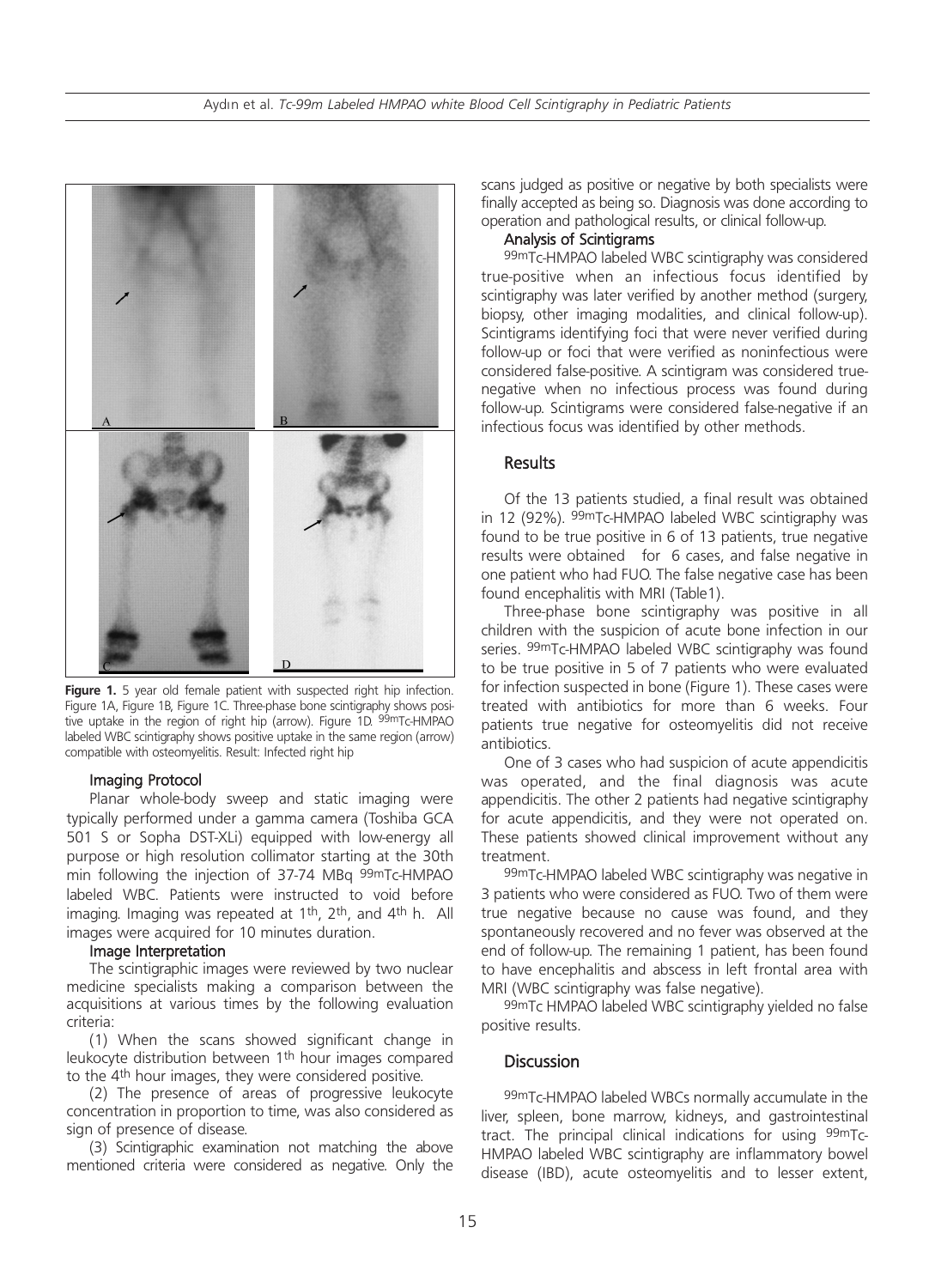occult fever (10). 99mTc-HMPAO labeled WBC imaging is also indicated for acute soft-tissue and abdominal sepsis (11). In children and where the resolution is bad, such as for small-bowel involvement in Chron's disease, 99mTc-HMPAO labeled WBC scintigraphy is preferred because of superior resolution, higher count density and lower radiation dose (14).

Three-phase bone scintigraphy with 99mTc-MDP is the study of choice for diagnosing osteomyelitis in bones, and to discriminate bone infection from soft-tissue infection, but this is less specific in patients with fractures or prosthesis (15, 16). 99mTc-leukocytes are generally more sensitive for detection of acute osteomyelitis than of chronic osteomyelitis. They are also useful in the pediatric group, where 99mTc-MDP has low specificity (12). It is well known that a diagnosis can be reached without resorting to this diagnostic method in the majority of patients with nonviolated bone tissue. These cases are hematogenous osteomyelitis which can be easily detected by clinical signs and symptoms, laboratory data and three-phase bone scintigraphy (17). Therefore, with a few exceptions, the need for WBCs is restricted to osteomyelitis that has developed in bone already affected by structural changes (previous diseases, orthopedic devices, prostheses etc.) or suspected of having been caused by the spread to the bone of contiguous foci of infection (exposed fractures, osteomyelitis underlying skin ulcers in diabetic foot, etc.) (17). Three-phase bone scintigraphy was positive in all children with the suspicion of bone infection in our series. However, 99mTc- HMPAO labeled WBC scintigraphy was found to be positive in 5 patients and these cases were true-positive, and there were no false-positive or falsenegative results in our group of patients with the suspicion of bone infection.

FUO is an illness of at least 3 weeks duration, with several episodes of fever exceeding 38.3°C, and no diagnosis after an appropriate inpatient or outpatient evaluation. The underlying causes of FUO are numerous; the most common causes are infections, malignancies and collagen vascular disease (18,19). Identifying the source of an FUO is often difficult; however, radionuclide studies can provide important information. Several investigators have reported that labeled leukocyte imaging is a useful investigation method for this indication (20,21,22). Recently Seshadri et al reported on labeled leukocyte imaging in 54 patients with FUO. Although the sensitivity of the test was only 60% and the specificity was 73%, the authors found that a negative study in patients with spontaneous FUO virtually excludes infection/ inflammation, and concluded that labeled leukocyte imaging is useful in this population (23).

In this study, 99mTc-HMPAO labeled WBC scintigraphy was negative in 3 patients who were considered to have FUO. Two of them were true negative because no cause was found, and they spontaneously recovered and no fever

was observed at the end of the follow-up. The remaining 1 patient has been found to have encephalitis with MRI (WBC scintigraphy was false negative). The application of WBC scintigraphy in brain abscess diagnosis has been reported sporadically and described in greater detail in two published studies (24,25). Rehncrona et al. (24) observed 111In uptake in four of five brain abscess imaged 24 and 48 h post injection. Bellotti et al. (25) claimed 100% sensitivity and 94% specificity of this method for brain abscess detection. However, there are some obvious pitfalls and shortcomings. Cerebral abscess in patients on high-dose steroid treatment may not be detected by WBC scintigraphy (26). Quartey et al. (27) found in rabbit experiments that dexamethasone impedes bacterial killing in brain abscess in animals on antibiotic treatment. This was accompanied by sparse infiltration by granulocytes and compromised granulation tissue and fibrous capsule formation. Neuwelt et al. (28) found high- and medium-dose dexamethasone to suppress macrophage and glial response and to decrease collagen formation. Our false negative case was using dexamethasone and antibiotic treatment.

18F-FDG PET/CT is a useful imaging tool in patients with FUO. When systemic diseases are excluded by other diagnostic tests, a negative PET/CT may avoid the need for further investigation. The synergy of combined anatomicmetabolic information is of incremental value in the diagnostic work-up of FUO. A few studies have found that 18F-FDG PET and PET/CT might be useful to detect the inflammatory focus in FUO (29,30).

Diagnosing acute appendicitis in children with equivocal signs and symptoms is usually difficult. The usual approach to the patient is hospital observation and frequent reexamination.

However, many surgeons are reluctant to delay surgery because of the risk of perforation and a negative laparatomy (31). The rate of complications, including death, is directly correlated with delay in diagnosis and surgery (32). The fact that no single laboratory test is 100% accurate for diagnosing appendicitis exacerbates the problem. Plain radiography, barium enema, graded compression ultrasonography and computed tomography have been employed in the attempt to diagnose acute appendicitis with atypical presentations. Since these tests all have limitations and drawbacks, their use has not reduced the number of negative laparotomies or made a significant impact on the clinical management of these patients (33). When all these factors are considered, it is not surprising that attempts to diagnose patients with appendicitis can lead to frustration and confusion for both the patient and the doctor.

There have been a few studies on the use of 99mTc-HMPAO WBC scintigraphy in pediatric cases of suspected appendicitis (34,35). Chang et al. (31) showed that 99mTc-HMPAO labeled WBC scintigraphy is a useful and noninvasive test for confirming the clinical diagnosis of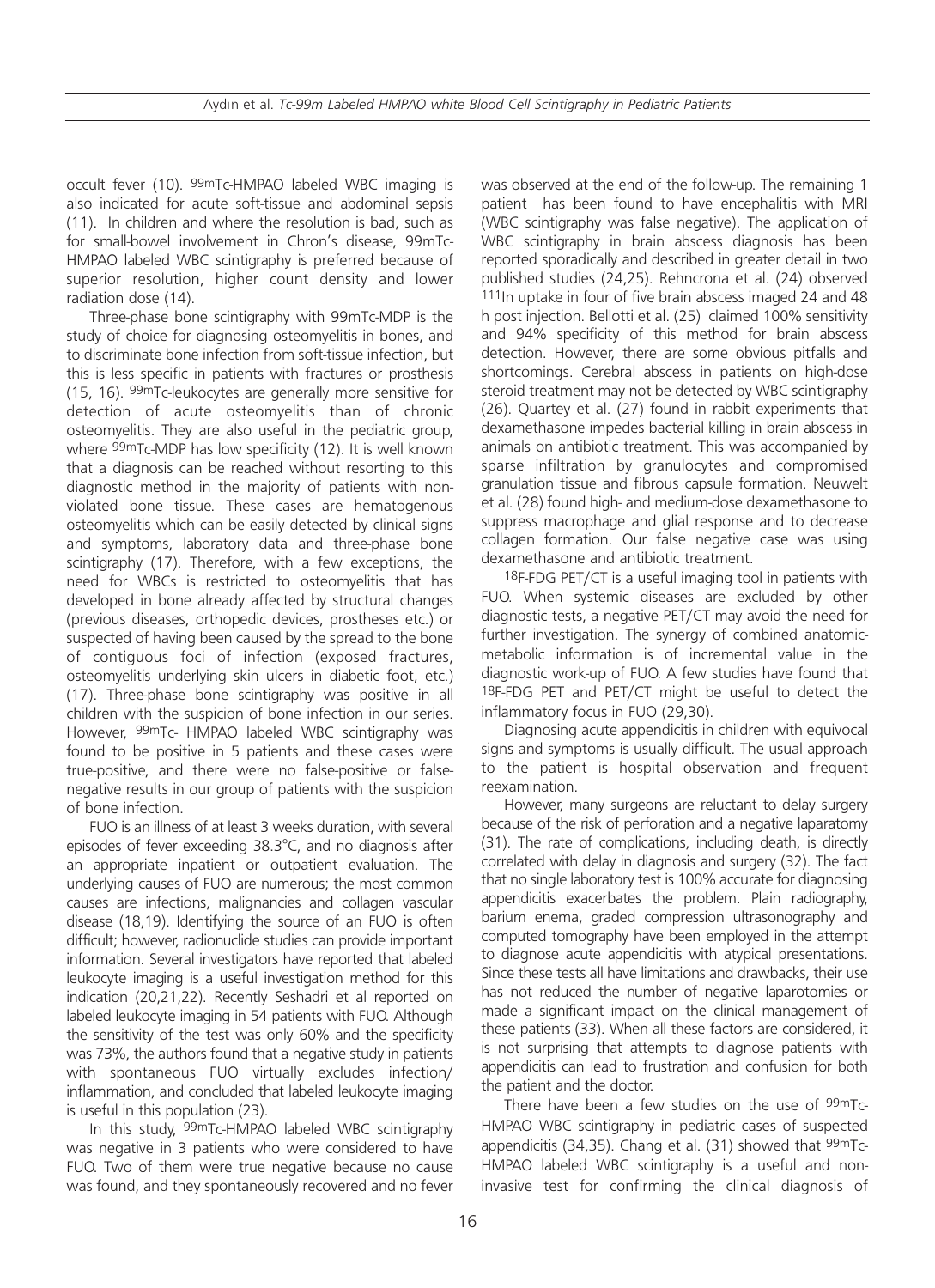suspected acute appendicitis in children. In this study, 99mTc-HMPAO labeled WBC scintigraphy had a sensitivity of 96.7%, specificity of 80% and accuracy of 88% (31). However, Kanegaye et al. concluded that <sup>99m</sup>Tc-HMPAO WBC scintigraphy is neither accurate nor reliable as a diagnostic test in pediatric patients with an initial clinical presentation equivocal for appendicitis. Their reported sensitivity and specificity rates for appendicitis using 99mTc-HMPAO labeled WBC scintigraphy are the lowest in the literature (35).

There were 3 cases with suspicion of acute appendicitis in our group of patients. One of 3 cases was operated because the scan was considered positive for acute appendicitis, and final diagnosis was acute appendicitis. The other 2 patients had negative scintigraphy for acute appendicitis, and they were not operated on. These patients showed clinical improvement without any treatment.

The 99mTc-HMPAO WBC scintigraphy as an alternative to the invasive gold standard represented by endoscopy with biopsy is a reliable method both for diagnosis and follow-up in pediatric inflammatory bowel disease (IBD) (36,37). Just a few studies about pediatric patients can be found in the literature, and the results of these studies showed sensitivity between 84% and 93%, specificity between 81% and 93% in the diagnosis of IBD (38,39). The <sup>99mT</sup>c-HMPAO labeled WBC scintigraphy has proved itself in correctly defining IBD remission and relapses and in defining lesions location, extension, and severity (37). In children with possible IBD the 99mTc-HMPAO labeled WBC scintigraphy, when compared with endoscopy and biopsy, has a sensitivity rate of 93%, a specificity rate of 97% (38). These results suggest that 99mTc-HMPAO labeled WBC scintigraphy is useful as an initial screening method to exclude IBD (38). Therefore, 99mTc-HMPAO labeled WBC scintigraphy is a valid, minimally invasive, and reproducible technique which can give accurate information about the presence or absence of lesions and the intensity and extension of disease in patients affected by IBD in the active state, according to literature data (36,37,38,39).

In summary, leukocyte scintigraphy has been described as a useful diagnostic tool in the diagnosis of suspicion of bone infection, fever of unknown origin and suspicion of acute appendicitis. Tc-99m HMPAO labeled WBC scintigraphy is a rapid and very accurate method for detecting those pathologies.

Our results showed that WBC scintigraphy might be reliably used for diagnosis of suspected bone infection, acute appendicitis, and fever of unknown origin in pediatric patient population.

Furthermore, larger, well-designed, prospective studies are needed to validate and to implement the strategy of using this imaging modality as an initial diagnostic investigation in pediatric patients.

## References

- 1. Benitez A, Roca M, Martin-Comin J. Labeling of antibiotics for infection diagnosis. Q J Nucl Med Mol Imaging 2006;50:147-152.
- 2. Djekidel M, Brown RKJ, Piert M. Benefits of hybrid SPECT/CT for 111In-Oxine- and Tc-99m-Hexamethylpropylene Amine Oximelabeled leukocyte imaging. Clin Nucl Med 2011;36:50-56.
- 3. Palestro CJ, Love C, Bhargava KK. Labeled leukocyte imaging: current status and future directions. Q J Nucl Med Mol Imaging 2009;53:105-123.
- 4. Bleeker-Rovers CP, van der Meer JWM, Oyen WJG. Fever of unknown origin. Semin Nucl Med 2009;39:81-87.
- 5. Segal AW, Arnot RN, Thakur ML, Lavender JP. Indium-111-labeled leucocytes for localisation of abscesses. Lancet 1976;13:1056-1058.
- 6. Ballinger JR, Gnanasegaran G. Radiolabeled leukocytes for imaging inflammation: how radiochemistry affects clinical use. Q J Nucl Med Mol Imaging 2005;49:308-318.
- 7. Peters AM, Danpure HJ, Osman S, Hawker RJ, Henderson BL, Hodgson HJ, Kelly JD, Neirinckx RD, Lavender JP. Clinical experience with 99mTc-hexamethylpropyleneamine oxime for labeling leucocytes and imaging inflammation. Lancet 1986;25:946-949.
- 8. Scholmerich J, Schmidt E, Schumichen C, Billmann P, Schmidt H, Gerok W. Scintigraphic assessment of bowel involvement and disease activity in Crohn's disease using technetium 99mhexamethyl propylene amine oxime as leukocyte label. Gastroenterology 1988;95:1287-1293.
- 9. Li DJ, Middleton SJ, Wright EP. 99Tcm and 111In leucocyte scintigraphy in inflammatory bowel disease. Nucl Med Commun 1992;13:867-870.
- 10. Hughes DK. Nuclear medicine and infection detection: the relative effectiveness of imaging with 111In-oxine-, 99mTc-HMPAO-, and 99mTc-stannous fluoride colloid-labeled leukocytes and with 67Ga-citrate. J Nucl Med Technol 2003;31:196-201.
- 11. McAfee JG. What is the best method for imaging focal infections? J Nucl Med 1990;31:413-416.
- 12. Peters AM. The utility of [99mTc]HMPAO-leukocytes for imaging infection. Semin Nucl Med 1994;24:110-127.
- 13. Roca M, Martín-Comín J, Becker W, Bernardo-Filho M, Gutfilen B, Moisan A, Peters M, Prats E, Rodrigues M, Sampson C, Signore A, Sinzinger H, Thakur M. A consensus protocol for white blood cells labeling with technetium-99m hexamethylpropylene amine oxime. Eur J Nucl Med 1998;25:797-799.
- 14. Chianelli M, Mather SJ, Martin-Comin J, Signore A. Radiopharmaceuticals for the study of inflammatory processes: a review. Nucl Med Commun 1997;18:437-455.
- 15. Palestro CJ, Torres MA. Radionuclide imaging in orthopedic infections. Semin Nucl Med 1997;27:334-345.
- 16. Love C, Palestro CJ. Radionuclide imaging of infection. J Nucl Med Technol 2004;32:47-57.
- 17. Elgazzar AH, Abdel-Dayem HM, Clark JD, Maxon HR 3rd. Multimodality imaging of osteomyelitis. Eur J Nucl Med 1995;22:1043-1063.
- 18. Palestro CJ, Torres MA. Radionuclide imaging of nonosseous infections. Q J Nucl Med 1999;43:46-60.
- 19. Roth AR, Basello GM. Approach to the adult patient with fever of unknown origin. Am Fam Physician 2003;68:2223-2228.
- 20. Syrjala MT, Valtonen V, Liewendahl K, Myllyla G. Diagnostic significance of indium-111 granulocyte scintigraphy in febrile patients. J Nucl Med 1987;28:155-160.